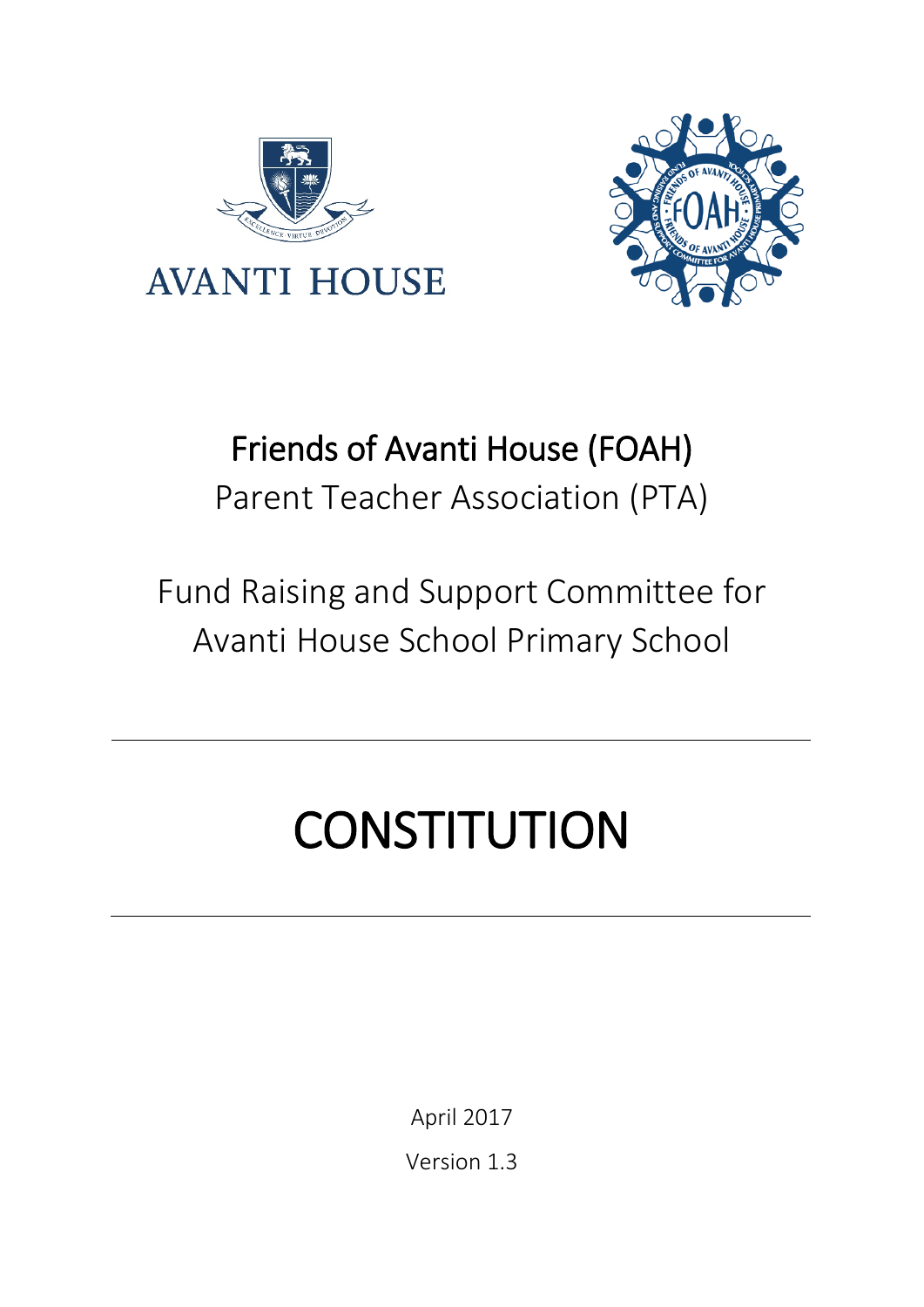# **CONTENTS**

| 1.0  |  |  |  |
|------|--|--|--|
| 2.0  |  |  |  |
| 3.0  |  |  |  |
| 4.0  |  |  |  |
| 5.0  |  |  |  |
| 6.0  |  |  |  |
| 7.0  |  |  |  |
| 8.0  |  |  |  |
| 9.0  |  |  |  |
| 10.0 |  |  |  |
| 11.0 |  |  |  |
| 12.0 |  |  |  |
| 13.0 |  |  |  |
| 14.0 |  |  |  |
| 15.0 |  |  |  |
|      |  |  |  |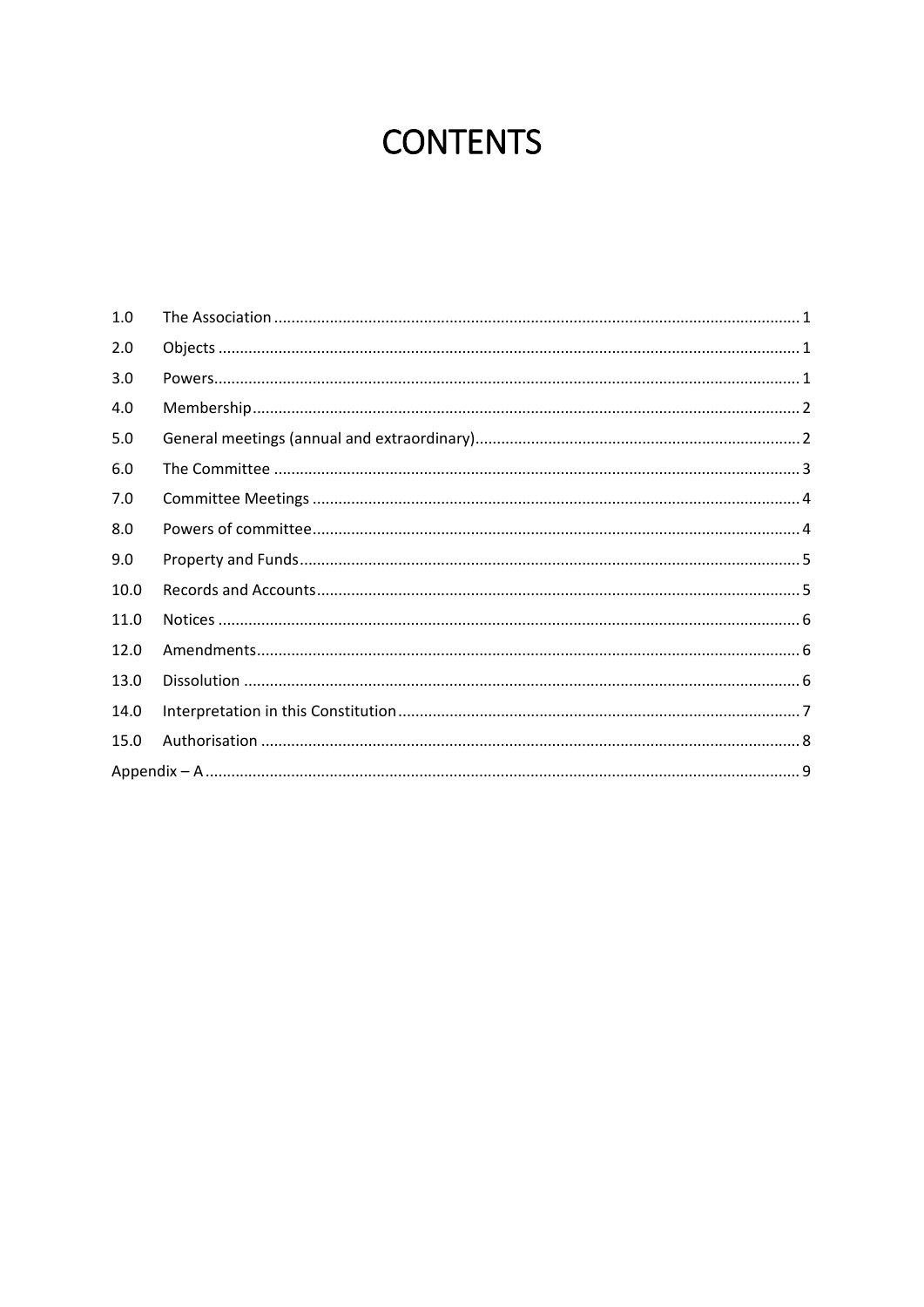## <span id="page-2-0"></span>**1.0 THE ASSOCIATION**

The following variables specific to the Association shall be incorporated into the model constitution

- 1.1 Type of Association: **Parent Teacher Association**
- 1.2 Association name in full: **Friends of Avanti House (FOAH)**
- 1.3 School Name in full: **Avanti House Primary School (AHPS)** Also referred to as **Avanti House Primary (AHP)**

Address: Avanti House Primary School Common Road Stanmore Middlesex HA7 3jB

1.4 The Committee: **Please refer to [Appendix –](#page-10-0) A for more detail**

# <span id="page-2-1"></span>**2.0 OBJECTS**

The object of the Association (the Objects) is to advance the education of pupils in the school in particular by:

- 2.1 Developing a friendly relationship between the staff, parents and others associated with the school.
- 2.2 Engaging in activities or providing facilities or equipment which support the school and advance the education of the pupils.
- 2.3 Plan fund raising initiatives tailored to AHP.

## <span id="page-2-2"></span>**3.0 POWERS**

The committee members/trustees have the following powers, which may be exercised only in promoting the Objects:

- 3.1 To publish or distribute information pertaining to activities to support the school and/or to fund-raise for the school.
- 3.2 To co-operate with other bodies of the school
- 3.3 To raise funds (but not by means of permanent trading)
- 3.4 To acquire or hire property of any kind
- 3.5 To set aside funds for special purposes or as reserves against future expenditure
- 3.6 To deposit or invest funds in any lawful manner (but to invest only after obtaining advice from a financial expert and having regard to the suitability of investments and the need for diversification)
- 3.7 To take out public liability and personal accident insurance to cover Association meetings, activities, committee members/trustees, to insure the Association's property against any foreseeable risk and take out other insurance policies to protect the Association where required
- 3.8 To enter into contracts to provide services to or on behalf of other bodies
- 3.9 To pay the costs of forming the Association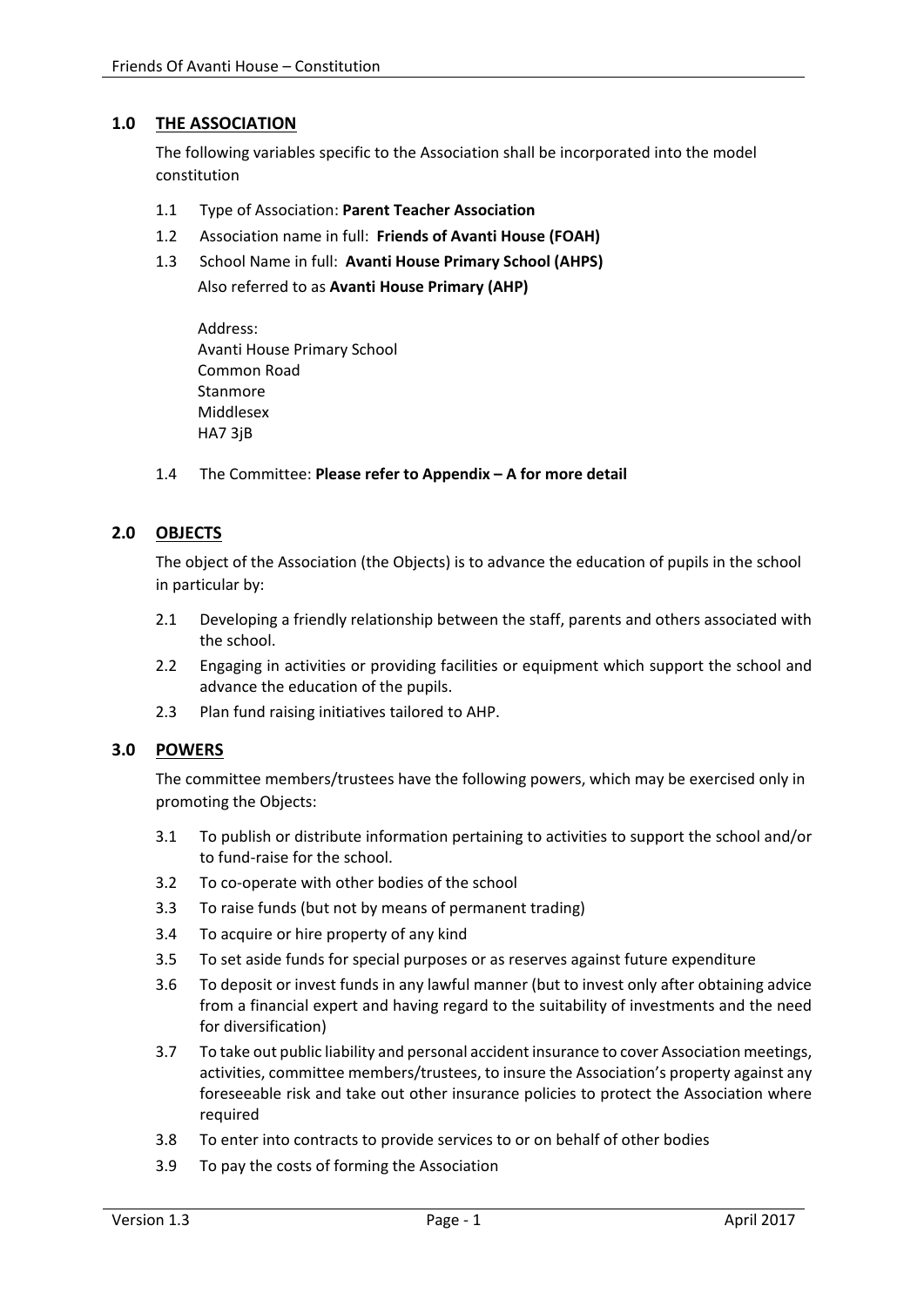- 3.10 To obtain and pay for goods and services as are necessary for carrying out the work of the charity
- 3.11 To open and operate bank and other accounts as the committee members/trustees consider necessary
- 3.12 To do anything else within the law that promotes the Objects

BUT the Committee shall not undertake any activity in the school premises without the consent of the Principal.

The Committee will follow the ethos document provided by the Avanti Schools Trust in managing its affairs. The Avanti Schools Trust assumes the right to dissolve or reconstitute the Committee should the Committee contravene aspects of the ethos document which is amended from time to time or act in such a way as to bring the School into disrepute.

# <span id="page-3-0"></span>**4.0 MEMBERSHIP**

Members of the Association are:

- 4.1 The parents, guardians or carers of any pupil currently attending the school, the teaching and non-teaching staff currently employed by the school, nominated student representatives over the age of 17 and any person over the age 18 wishing to offer appropriate support or help to the school and who is accepted by the committee as a member.
- 4.2 Membership is terminated if:
	- *4.2.1 the Member dies*
	- *4.2.2 the Member resigns by written notice to the Association*
	- *4.2.3 the committee members/trustees may for good reason, regardless of whether or not this is at the request of the Governing Body or the headteacher, exclude any person from membership or from attending an event whose presence at or support of the school is deemed a danger to the school or its pupils or staff or might bring the Association into disrepute. Removal is not effective until the Member concerned has been notified in writing of the proposal and his/her right to respond within 14 clear days, and the matter has been considered in light of any representations made.*

## <span id="page-3-1"></span>**5.0 GENERAL MEETINGS (ANNUAL AND EXTRAORDINARY)**

- 5.1 All Members are entitled to attend any General meeting of the Association
- 5.2 All General meetings are called by giving 21 clear days written notice/email of the meeting to the Members. The notice should specify the date, time and location of the General meeting as well as give an overview of the agenda
- 5.3 There is a quorum at a General meeting when the number of Members present is at least twice the number of committee members/trustees in office at the start of the meeting. The only exception would be at a General meeting where the Association is being dissolved: please see Clause 13.
- 5.4 The Chair or (if the Chair is unable or unwilling to do so) some other committee member/trustee elected by those present is in charge of a General meeting
- 5.5 Except where otherwise provided in this Constitution, every issue at a General meeting is decided by a simple majority of the votes cast by the Members present at the meeting
- 5.6 Except for the Chair of the meeting, who has a second or casting vote where a vote is equally divided (tied), every Member present is entitled to one vote on every issue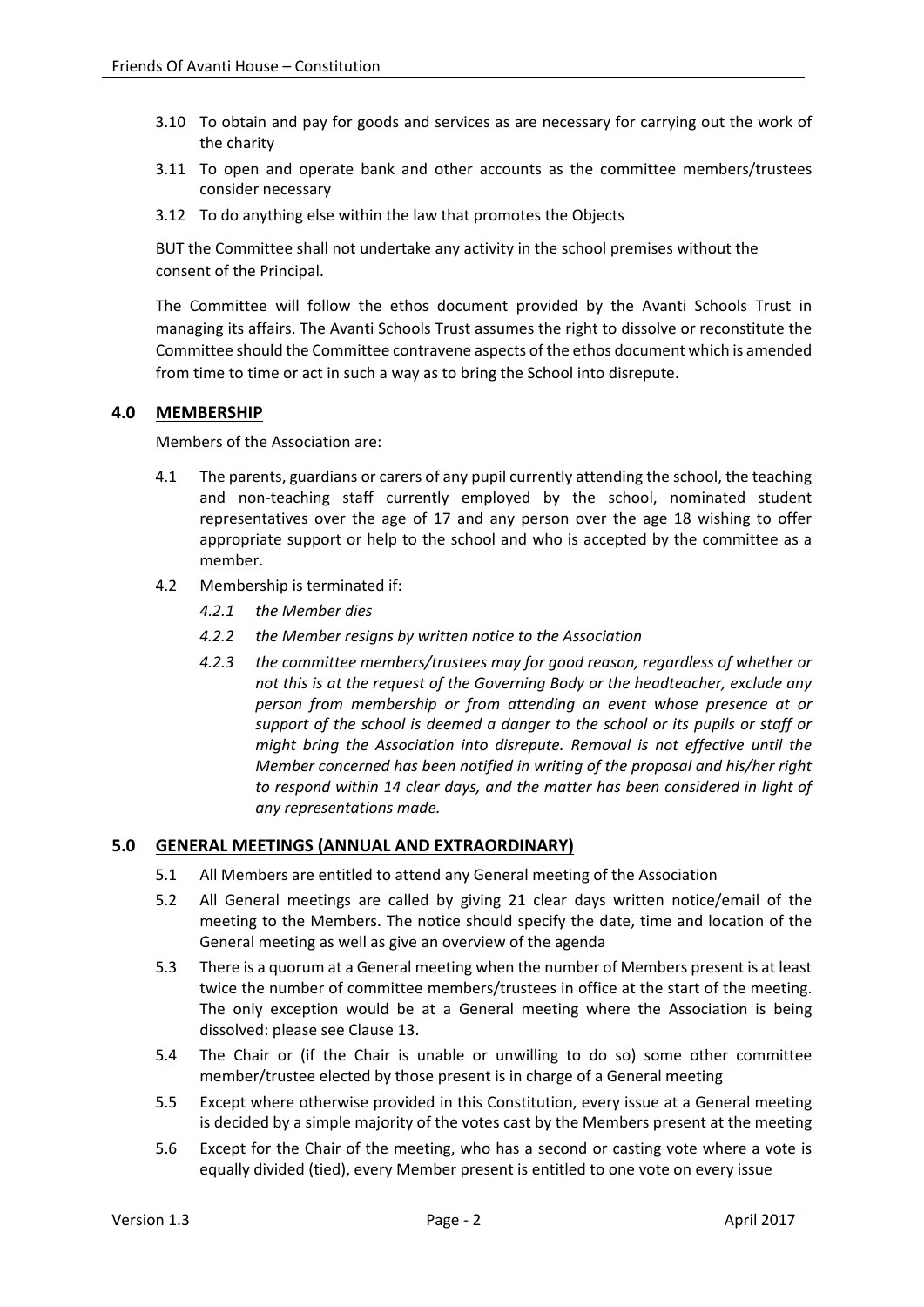- 5.7 The Association must hold a General meeting within twelve months of the date of the adoption of this constitution. Thereafter, an AGM must be held in each subsequent year and not more than 15 months may elapse between successive annual General meetings.
- 5.8 At an AGM the members:
	- *5.8.1 receive the accounts of the Association for the previous financial year.*
	- *5.8.2 receive the report of the committee members/trustees on the Association's activities since the previous AGM*
	- *5.8.3 elect the committee members/trustees*
	- *5.8.4 appoint an independent examiner or auditor for the Association*
	- *5.8.5 may confer on any individual (with his or her consent) the honorary title of Patron, President or Vice-President of the Association*
	- *5.8.6 discuss and determine any issues of policy or deal with any other business put before them*
- 5.9 An EGM may be called at any time by the Committee and must be called within 21 days to happen within three months of a written request to the receiving committee members/trustees from at least ten members.

# <span id="page-4-0"></span>**6.0 THE COMMITTEE**

- 6.1 All members of the core committee are trustees of the charity and have control of the Association, its property and funds. The Committee members are referred to in this document as committee members/ trustees.
	- *6.1.1 Committee members/trustees shall be elected at the AGM and shall hold office until the next AGM*
	- *6.1.2 All committee members/trustees, except those who are co-opted, must be members of the Association*
	- *6.1.3 Committee members/trustees shall have the power to co-opt committee members/trustees at any time, and co-opted committee members/trustees shall serve until the date of the next AGM.*
	- *6.1.4 The number of co-opted committee members/trustees must not be more than 50% of the total number of committee members/trustees 6.4 Nominations for election to the Committee may be made by any Member of the Association and seconded by another. Such nominations must have the consent of the nominee. Nominations should be made in writing to the Chair at any time until the election process has been completed. If no nominations or an insufficient number are received before the AGM, any Members present may nominate a person, with their consent, and that person may be appointed by a majority vote of those present.*
- 6.2 A committee member/trustee (whether elected or co-opted) automatically ceases to be a committee member/trustee if he or she:
	- *6.2.1 is disqualified under section 72 of the Charities Act 1993 as amended by the Charities Act 2006 from acting as a charity trustee*
	- *6.2.2 is incapable, whether mentally or physically, of managing his or her own affairs*
	- *6.2.3 is absent from three consecutive meetings of the Committee without prior notification to the Secretary*
	- *6.2.4 ceases to be a member of the Association*
	- *6.2.5 resigns by written notice to the Committee but only if at least two committee members/trustees remain in office*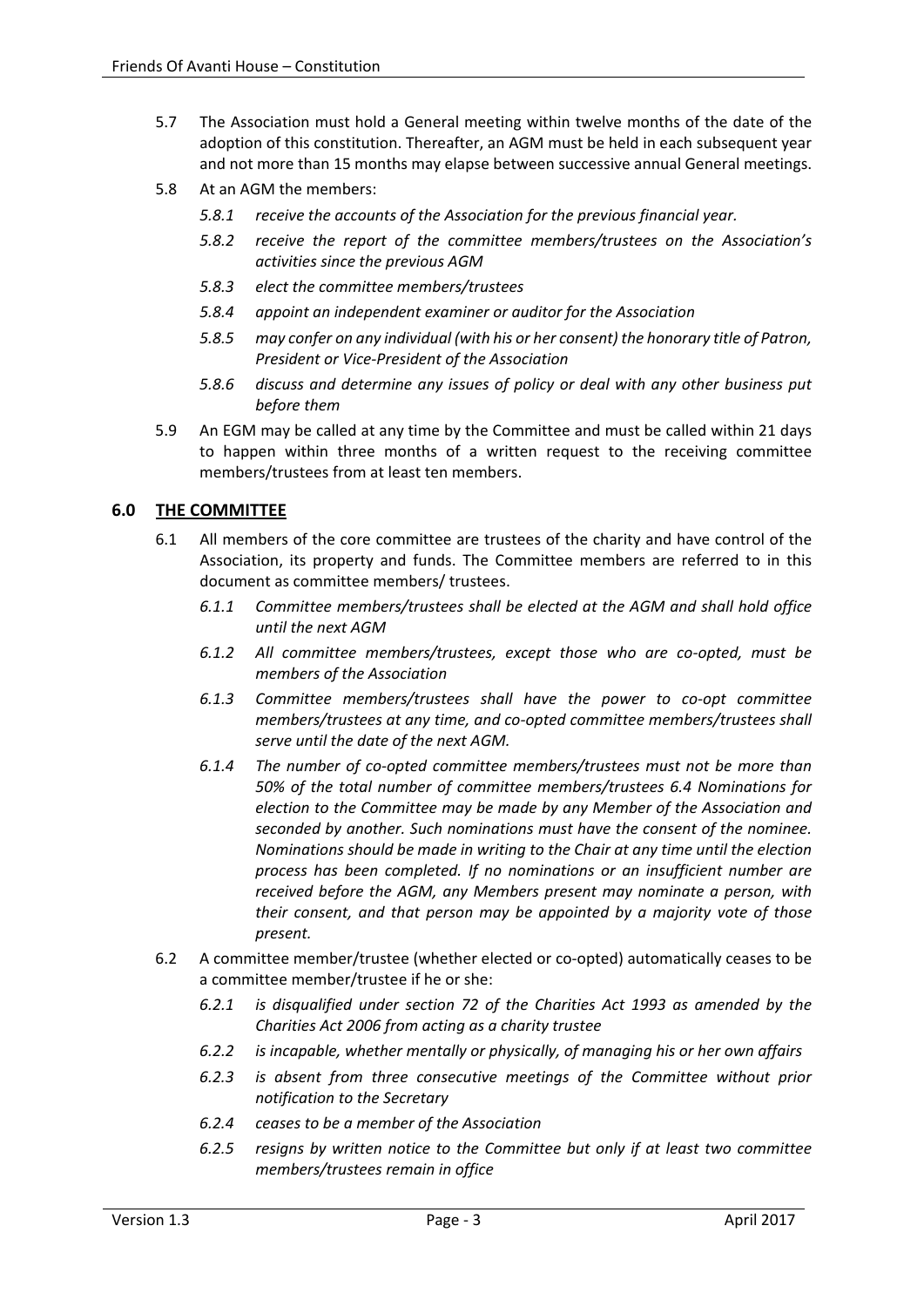- *6.2.6 is removed by a resolution passed by a majority of other committee members/trustees. Removal is not effective until the committee member/trustee concerned has been notified in writing of the proposal and his/her right to respond within 14 clear days, and the matter has been considered in light of any representations made*
- 6.3 All committee members/trustees shall be entitled to reimbursement of reasonable outof-pocket expenses (including hotel and travel costs) actually incurred in the administration of the Association.
- 6.4 A retiring committee member/trustee is entitled to an indemnity from the continuing committee members/trustees at the expense of the Association in respect of any liabilities properly incurred while he or she held office.
- 6.5 A technical defect in the appointment of a committee member/ trustee of which the Committee are unaware at the time does not invalidate decisions taken at a meeting.

# <span id="page-5-0"></span>**7.0 COMMITTEE MEETINGS**

- 7.1 The Committee must hold at least three meetings every academic year.
- 7.2 A quorum at a Committee meeting is 50 per cent, rounded up to the nearest whole number, of the total current membership of the Committee.
- 7.3 The Chair or, if the Chair is unable or unwilling to do so, some other committee member/trustee chosen by the members present is in charge at each Committee meeting.
- 7.4 Every decision may be made by a simple majority of the votes cast at a Committee meeting. A resolution which is in writing and signed by all committee members/trustees is equally valid. The resolution may be contained in more than one document and will be treated as passed on the date of the last signature.
- 7.5 Except for the Chair of the meeting, who has a second or casting vote, every committee member/trustee has one vote on each issue.

# <span id="page-5-1"></span>**8.0 POWERS OF COMMITTEE**

The following powers are available to the Committee to help run the Association:

- 8.1 To delegate any functions of the Committee to sub-committees. These must consist of two or more persons appointed by the Committee but at least one member of every subcommittee must be a committee member/trustee. All sub-Committee proceedings must be promptly reported to the main Committee.
- 8.2 To make Rules consistent with this Constitution about the Committee and subcommittees, to govern proceedings at General meetings and generally about the running of the Association including the operation of bank accounts and the commitment of funds.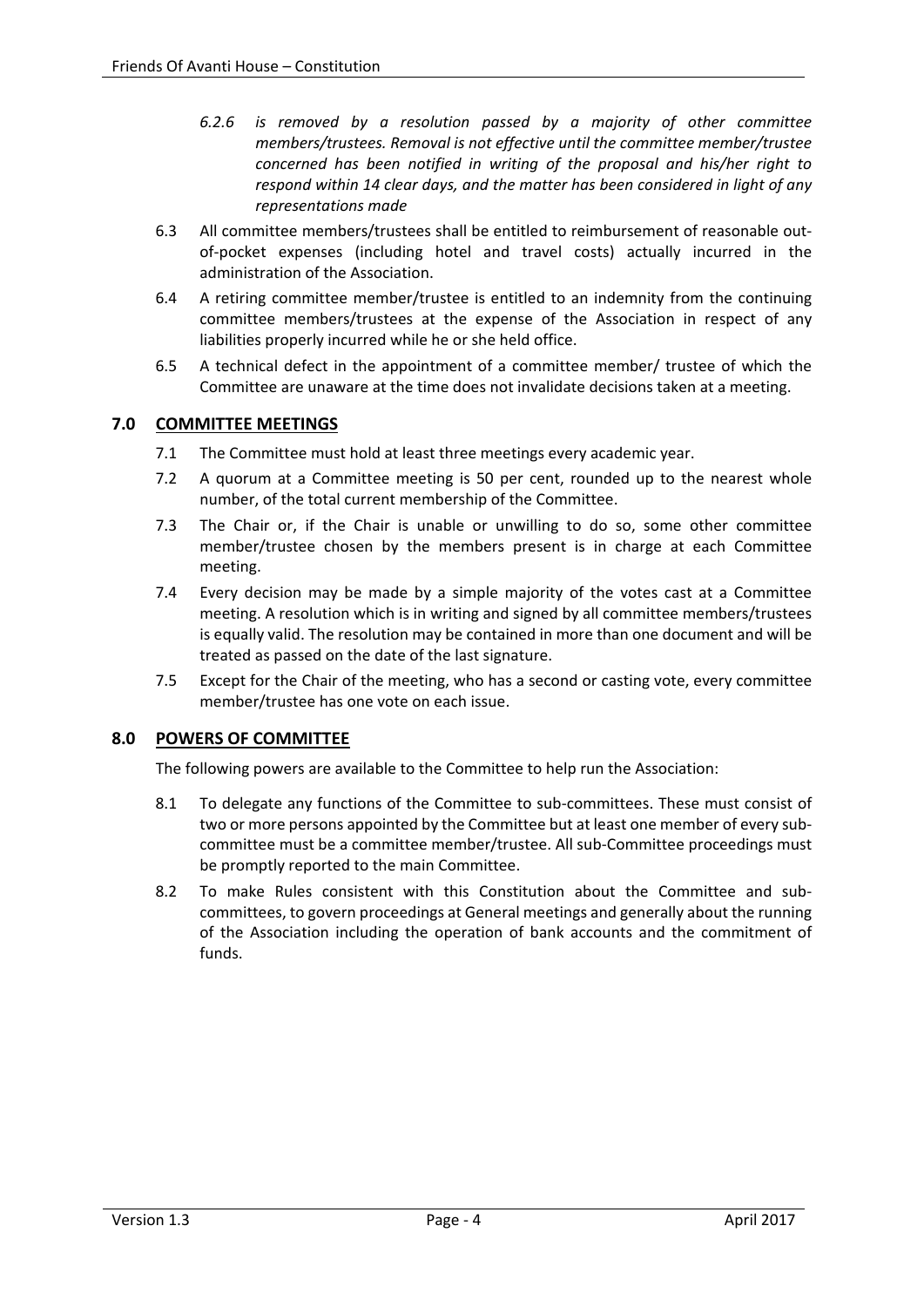### <span id="page-6-0"></span>**9.0 PROPERTY AND FUNDS**

- 9.1 The property and funds of the Association must only be used to fulfil the Objects (see clause 2).
- 9.2 Committee members/trustees can enter into contracts with the Association for the provision of goods and services to the Association (but not contracts of employment with the Association except with the prior written consent of the Charity Commission) provided that:
	- *9.2.1 the maximum amount is set out in writing and is reasonable for the services provided*
	- *9.2.2 the committee members/trustees are satisfied that the agreement is in the interests of the charity before entering into it*
	- *9.2.3 the total number of committee members/trustees entitled to such remuneration is in the minority from time to time.*
- 9.3 Whenever a committee member/trustee has a personal interest in a matter to be discussed at a meeting, the committee member/trustee must:
	- *9.3.1 declare an interest before discussion begins on the matter*
	- *9.3.2 withdraw from that part of the meeting unless expressly invited to remain in order to provide information*
	- *9.3.3 not be counted in the quorum for that part of the meeting*
	- *9.3.4 withdraw during the vote and have no vote on the matter.*

#### <span id="page-6-1"></span>**10.0 RECORDS AND ACCOUNTS**

- 10.1 The Committee must comply with the requirements of the Charities Act 1993 as amended by the Charities Act 2006 as to the keeping of financial records, the audit or independent examination of accounts and the preparation and transmission to the Charity Commission of:
	- *10.1.1 annual reports*
	- *10.1.2 annual returns*
	- *10.1.3 annual statements of account*
- 10.2 The Committee must keep proper records of:
	- *10.2.1 all proceedings at General meetings*
	- *10.2.2 all proceedings at Committee meetings*
	- *10.2.3 all reports of sub-committees*
- 10.3 Annual reports and statements of account relating to the Association must be made available for inspection by any member of the Association.
- 10.4 The Committee must notify the Charity Commission promptly of any changes to the Association's entry on the Register of Charities.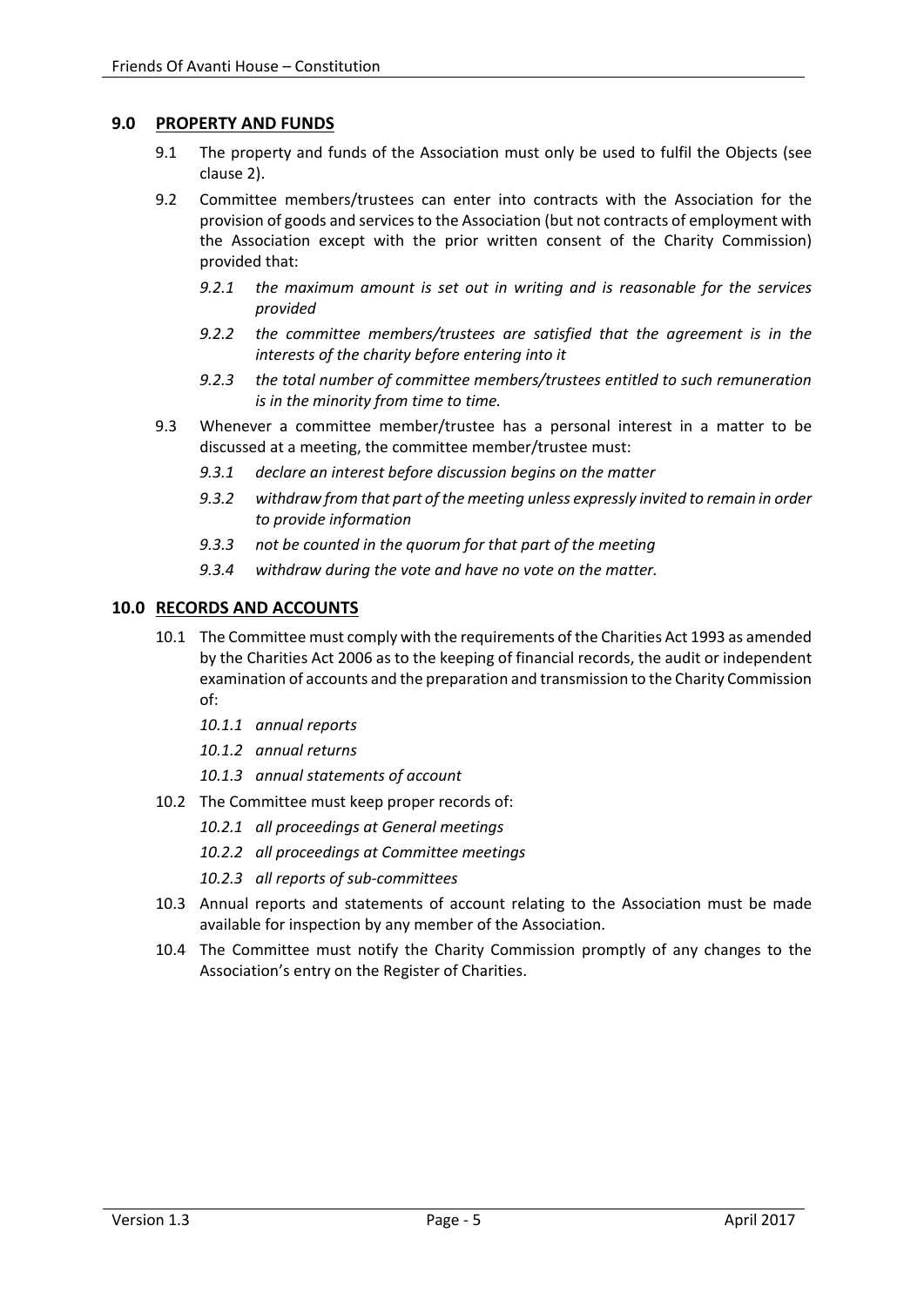# <span id="page-7-0"></span>**11.0 NOTICES**

- 11.1 Notice of any General meeting of the Association may be sent by hand, by post, by suitable electronic communication (email) or in any newsletter distributed by the Association to its Members. Notification by hand may include distribution to parents, guardians and carers via their children with or without other communications from the school
- 11.2 The address at which a Member is entitled to receive notices (if sent by post) is the last known address of the Member
- 11.3 A technical defect in the giving of notice which the Members or committee members/trustees are unaware of at the time does not invalidate decisions taken at a General meeting.

## <span id="page-7-1"></span>**12.0 AMENDMENTS**

This Constitution may be amended at a General meeting of the Association by a two-thirds majority of the votes cast, but:

- 12.1 The Members must be given 21 clear days' notice of the proposed amendments.
- 12.2 No amendment is valid if it would make a fundamental change to the Objects/clause 2 or destroy the charitable status of the Association and no amendment may be made to clause 9 without the prior written consent of the Charity Commission.
- 12.3 A copy of any resolution amending this constitution must be sent to the Charity Commission within 21 days of it being passed.

## <span id="page-7-2"></span>**13.0 DISSOLUTION**

- 13.1 The Association may be dissolved by a resolution presented at an EGM or an AGM where this is included in the notice of the meeting. The resolution must have the agreement of two thirds of those voting and must give instructions for the disposal of any assets remaining after paying the outstanding debts and liabilities of the Association
- 13.2 The net assets shall not be distributed among the Members of the Association but will be given to the school for the benefit of the pupils of the school. In the event of the school closing any remaining funds could be distributed to a neighbouring school or schools as selected by the Committee.
- 13.3 If it is not possible to dispose of assets as described in clause 13.2 then the assets can be given to another charitable cause provided that the cause is within the Objects of the Association.
- 13.4 The Trustees must notify the Charity Commission promptly that the Association has been dissolved. The Trustees must comply with any request from the Commission including providing the Association's final accounts.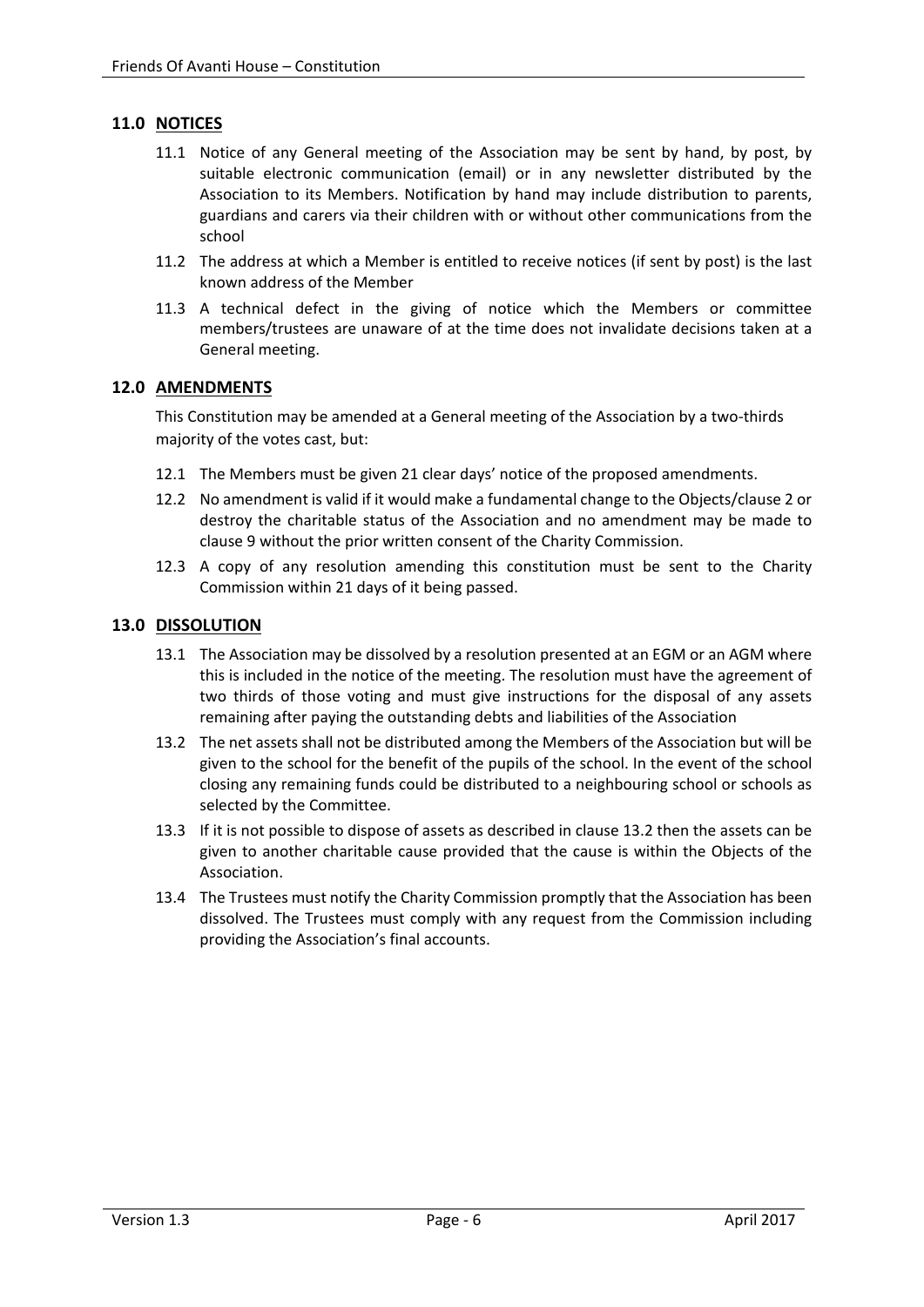## <span id="page-8-0"></span>**14.0 INTERPRETATION IN THIS CONSTITUTION**

- 14.1 address: means a postal address or, for the purposes of electronic communication, a fax number, an e-mail address or a text message number in each case registered with the charity
- 14.2 AGM: means an annual general meeting of the Members of the Association
- 14.3 the Association: means the charity comprised in this constitution
- 14.4 the Chair: means the Chair of the Association elected at the AGM
- 14.5 charity trustees: has the meaning prescribed by section 97(1) of the Charities Act 1993 as amended by the Charities Act 2006. Every committee member/trustee is legally a charity trustee.
- 14.6 clear day: means 24 hours from midnight following the triggering event
- 14.7 the Commission: means the Charity Commission for England and Wales: charitycommission.gov.uk
- 14.8 the Committee: is the Governing Body of the Association and includes all elected and coopted committee members/trustees
- 14.9 committee member/trustee: means a Member of the Committee elected at the AGM by the Membership
- 14.10 co-opted committee member/trustee: means a Member of the Committee appointed by the committee members/trustees in accordance with clause 6
- 14.11 EGM: means a general meeting of the Members of the Association which is not an AGM
- 14.12 fundamental change: means a change that would not have been within the reasonable contemplation of a person making a donation to the Association
- 14.13 general meetings: means any AGM or EGM
- 14.14 Governing Body: means the Governing Body of the school
- 14.15 headteacher: means the headteacher or Principal of the school
- 14.16 independent examiner: has the meaning prescribed by section 43(3)(a) of the Charities Act 1993
- 14.17 Member and Membership: refer to Members of the Association as set out in clause 4
- 14.18 months: means calendar months
- 14.19 the Objects: means the charitable Objects of the Association set out in clause 2
- 14.20 permanent trading: means carrying on a trade or business on a continuing basis for the principal purpose of raising funds and not for the purpose of actually carrying out the **Objects**
- 14.21 written or in writing: refers to a legible document on paper including a fax message or an electronic communication where the Member or co-opted committee member/trustee has agreed to receipt of notices by electronic means
- 14.22 year: means calendar year 14.2 References to an Act of Parliament are references to the Act as amended or re-enacted from time to time and to any subordinate legislation made under it.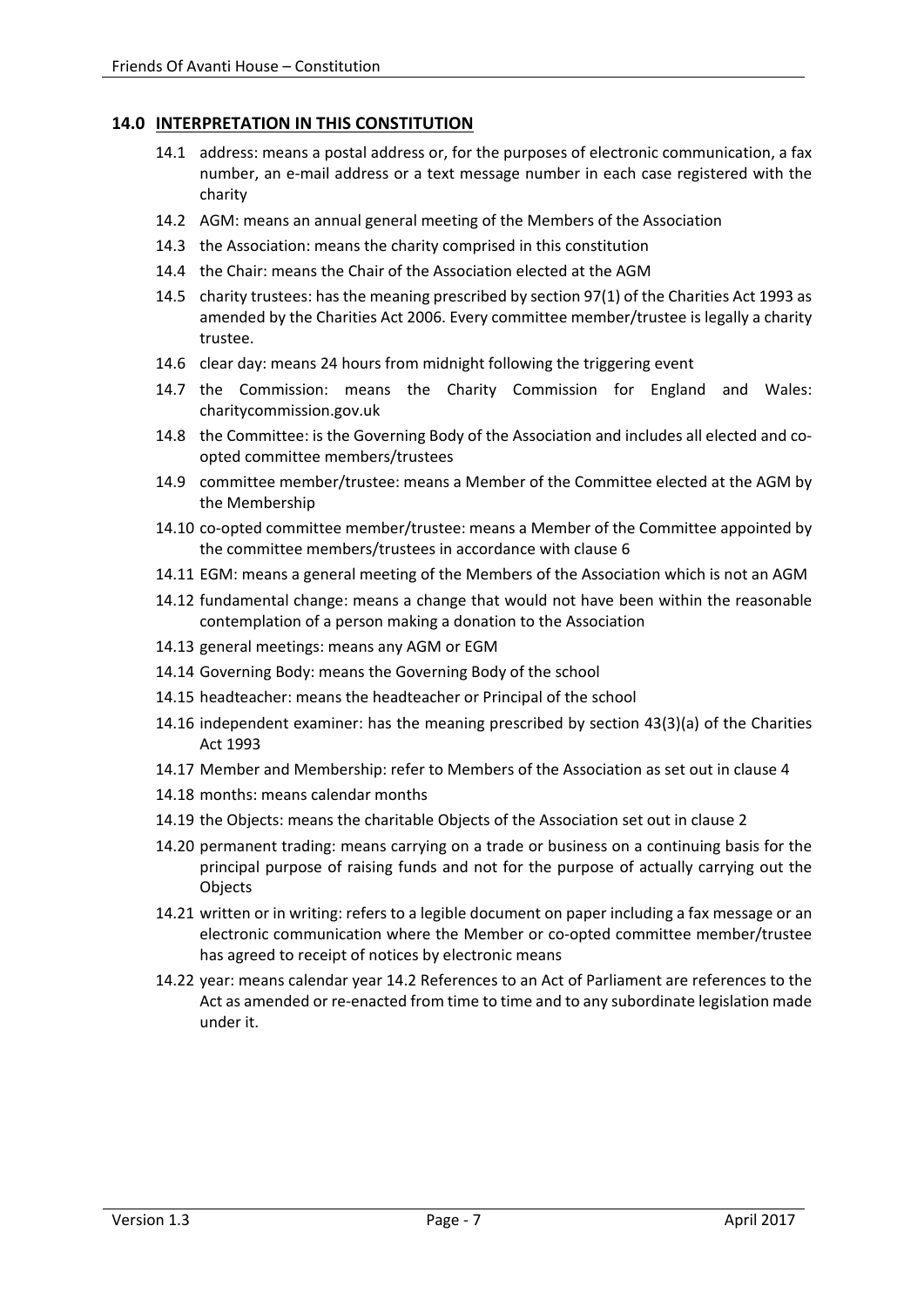# <span id="page-9-0"></span>**15.0 AUTHORISATION**

# **ADOPTED AT A MEETING HELD AT (Place)**

| AT (PLACE)        |  |
|-------------------|--|
| ON                |  |
| NAME (CHAIR)      |  |
| <b>OCCUPATION</b> |  |
| SIGNATURE         |  |

(Name and signature of Chair of meeting)

| <b>WITNESS</b>    |  |
|-------------------|--|
| ADDRESS           |  |
| <b>OCCUPATION</b> |  |
| SIGNATURE         |  |

(Name, address, occupation and signature of witness)